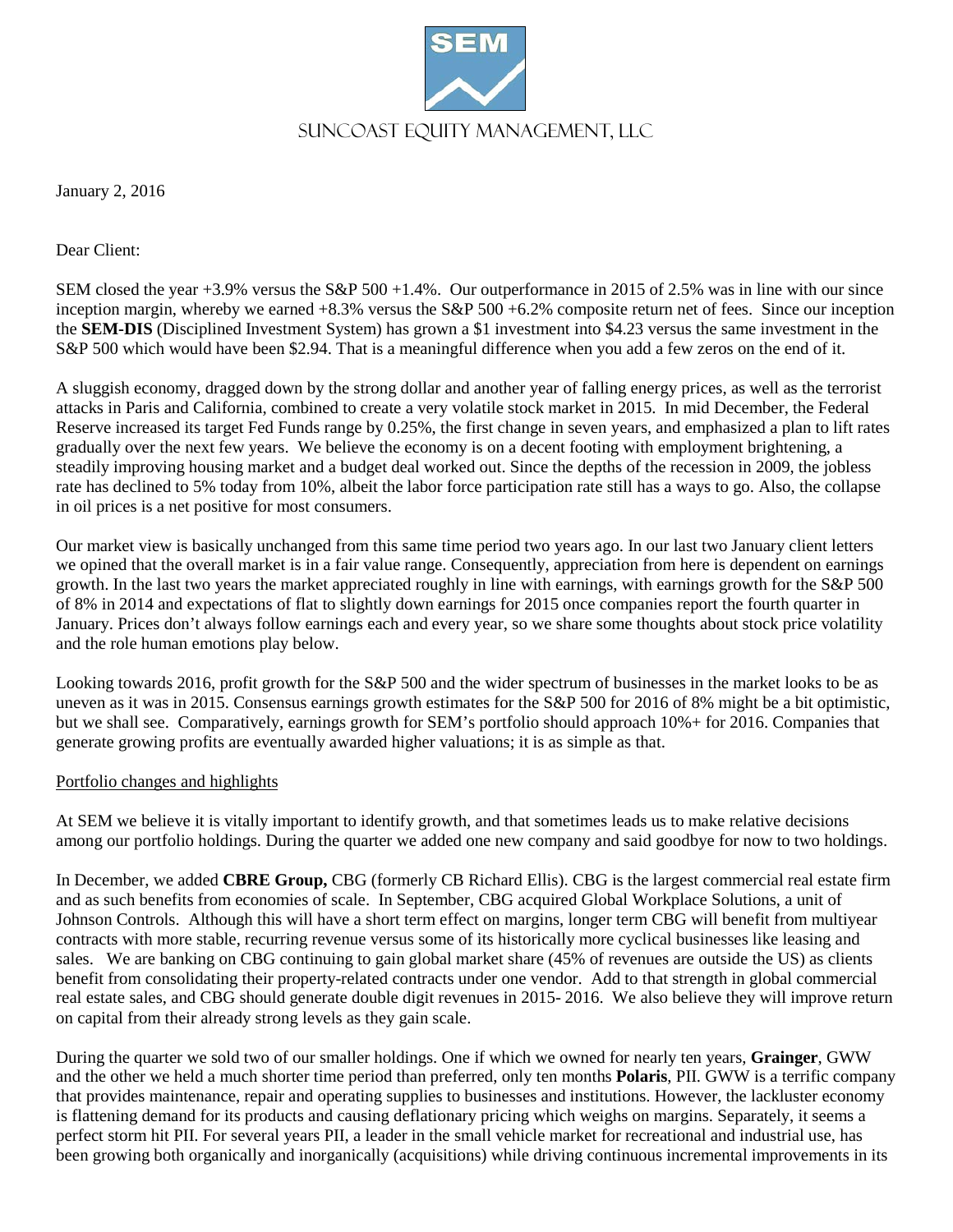operations. This past summer PII had to deal with its first operational hiccup in many years with a paint system issue. Initially creating a backlog of unfilled demand, we viewed it as a short term problem with a temporary impact on business results. In October when PII reported its third quarter results, the company stated that off-road vehicles (60% of its total sales) softened slightly even though the company continued to gain share. Meanwhile, motorcycle sales were doing well and growing in excess of industry trends because of its innovative products such as the Slingshot, in spite of the continued backlog from the paint issue. In mid December however, PII announced it had to meaningfully reduce its growth rate for the remainder of 2015 and 2016 as demand for ORV's slows considerably in oil-producing regions (Texas and Western Canada) and snowmobile sales for the season are off to a bad start due to the unusually warm winter. We typically don't sell businesses due to temporary macro economic trends, but it is also our goal to identify and own for long stretches, companies that can perform even in a low growth environment. Both GWW and PII are well managed and continue to earn strong returns on capital, but they are facing enough hurdles at present that we had better choices.

## Volatility

In a year in which a 30% decline in oil prices should be welcomed, instead it brought great volatility to the markets not seen since 2011. Observed by *Wall Street Journal* columnist E.S. Browning, through mid December the Dow Jones Industrial Average (DJIA) moved 1% or more on 70 days, nearly twice as many as in all of 2014, and far more than in any year since 2011. While volatility can bring rising anxiety for many, we believe it can bring opportunity, and importantly, volatility does not measure risk. We measure a company's risk by looking at its balance sheet, its business operations and history. Volatility occurs because the markets are open daily. They don't have to be.

Aside from this volatile year we can look at a longer time period of five years and examine two companies. One we have owned for nearly ten years Nike (NKE), and another we don't currently own but had at one time, Coca-Cola (KO). In the table we will show you the low and high price and change for the year. Also, we share the net income as reported by research source *Value Line*.

| <b>Nike</b><br><b>Stock Price</b> |            |             |                             |                 | Cola<br>Coca-<br><b>Stock Price</b> |             |                             |                                  |
|-----------------------------------|------------|-------------|-----------------------------|-----------------|-------------------------------------|-------------|-----------------------------|----------------------------------|
| <u>Year</u>                       | <u>Low</u> | <b>High</b> | % change from<br><u>low</u> | Net Income(\$M) | <u>Low</u>                          | <b>High</b> | % change from<br><u>low</u> | <b>Net</b><br><u>Income(\$M)</u> |
| 2011                              | \$17       | \$25        | 41.5%                       | \$2,133         | \$31                                | \$36        | 17.3%                       | \$8,932                          |
| 2012                              | \$21       | \$29        | 34.7%                       | \$2,223         | \$33                                | \$41        | 22.2%                       | \$9,019                          |
| 2013                              | \$26       | \$40        | 56.2%                       | \$2,464         | \$37                                | \$43        | 18.9%                       | \$9,374                          |
| 2014                              | \$35       | \$50        | 42.8%                       | \$2,693         | \$37                                | \$45        | 22.0%                       | \$9,091                          |
| 2015                              | \$45       | \$67        | 47.2%                       | \$3,273         | \$37                                | \$44        | 19.7%                       | \$8,825                          |

The underlying principle we believe in, is that over time, if the economic profits of the business grow then so too should the stock price. Mission accomplished here! As you can see in the above table, KO has had no growth in its intrinsic profits, so its stock price while higher, has appreciated at a considerably lower rate than NKE which has grown its profits in excess of 50%. The reason why KO trades at a higher price today in spite of flat profit growth is for various reasons that are secondary in this discussion, such as lower share count from stock buybacks and investors' essential belief that profits will increase going forward.

Our main takeaway from the information above is the illustration of the volatility. We can see that in the percentage change in stock price from low to high in a given calendar year. It is staggering. NKE's price swing averaged 40% or so while KO's percentage change was in the 20% range. Both companies "traded" in a wide range; especially when you consider not much changed in their business from day to day. KO makes beverages and NKE makes athletic clothing and footwear. In fact, there has been no fundamental change in what each company offers since their founding. KO is making the same profits it did five years ago and NKE has grown its earnings on average about 11% annually. So where does the daily and yearly volatility emerge from? It all comes from just human emotions, positive or negative towards the stock market. Human emotions reacting to world events or price changes in other markets such as declining oil and commodity prices, cause random stock price movements that can be totally unrelated to business fundamentals.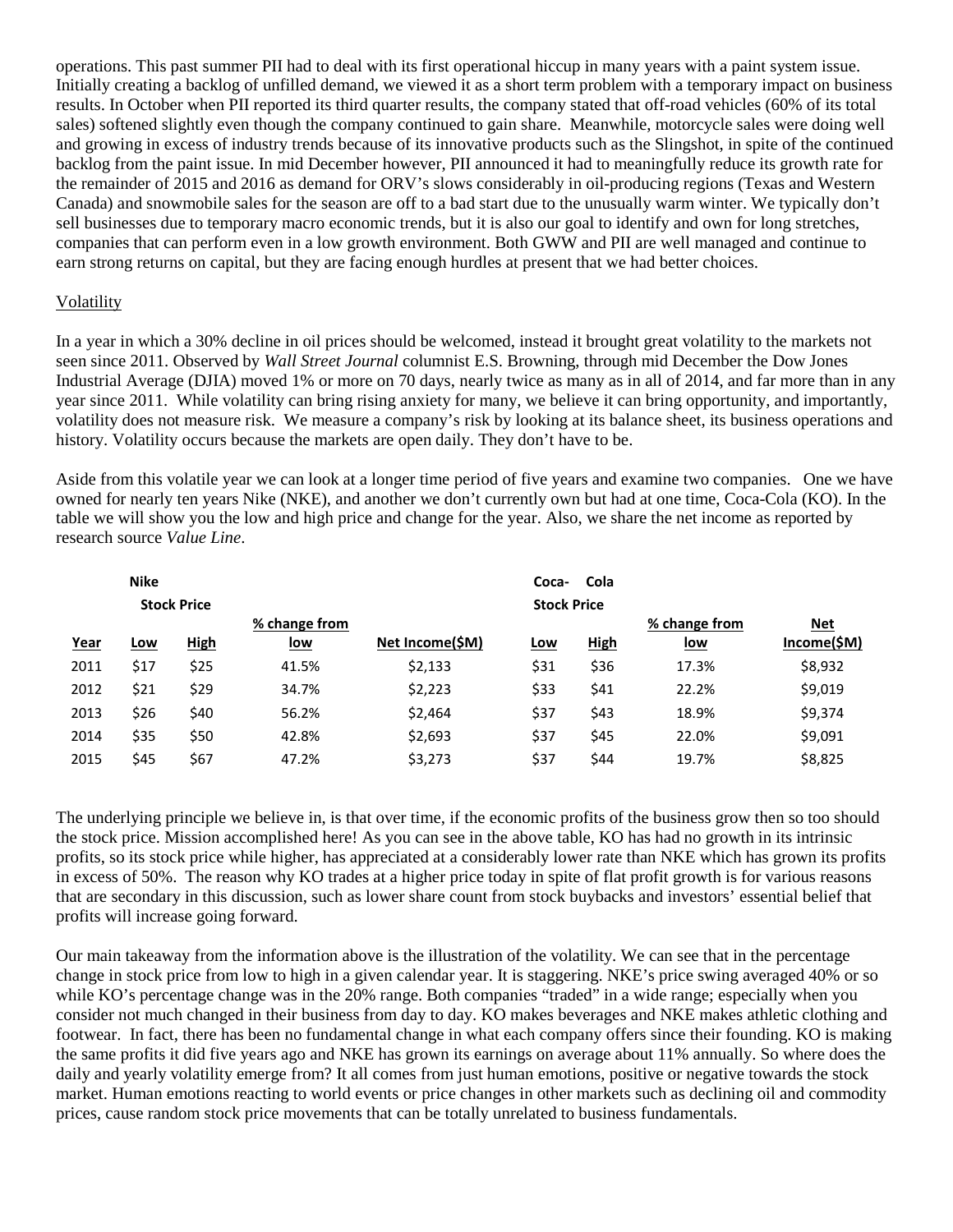At SEM we understand that volatility, while not predictable on a daily basis, can present us with opportunity. Each calendar year the market is open roughly 250 days, 7 1/2 hours each day. We actively compare intrinsic value of our businesses and those we don't own but would consider, against daily stock price gyrations. We might have a lot less volatility if the market was open only two days a week instead of five. Could you imagine the pushback of that idea? How would daily news channel CNBC and parts of Wall Street survive? Cutting CNBC's broadcast to two from five days might result in significantly less advertising sales and a lot of Wall Street firms could suffer volume declines of 50% or more. If the market was open only two days instead of five, it would not change how SEM-DIS approaches investing one bit in the long term ownership of good businesses such as Nike.

## Looking ahead and behind

The volatility may unfortunately continue. The very sad and terrible events in Paris and California as well as concern about more of them, certainly brings to mind U2's lyrics: "I can't believe the news today, Oh, I can't close my eyes and make it go away." But to invest is to be a hopeful optimist. After all, our country is only approaching 250 years old so it is still a work in progress as it is for many other nations and cultures. Human progress has come a long way, and we are optimists, so to continue with U2's lyrics: "Cause tonight we can be as one."

We have tweaked the **SEM-DIS** process over the years, benefitting from our combined 50+ years of experience, and we will keep looking to improve it. The foundation taught to us by great investors Ben Graham and Warren Buffett, will never change and has stood the test of time: (1) Approach investing in the public market as you would private enterprise, think of yourself as a part owner of the business (2) Incorporate "margins of safety" into the process and (3) Understand that the public stock market is there to serve us and the value of the business is independent of the daily offering price.

Intrinsic value growth for the SEM portfolio outpaced our return in 2015 putting us in a position of a portfolio measurably more attractive from a price to value relationship versus this time last year. As we have often scribed in the past, we have no ability to predict year by year market returns (and we believe no one else can, either). Nor do we believe having that crystal ball is necessary. The **SEM-DIS** focus will always be part ownership of companies with great financial strength and growth profiles that will increase intrinsic value over time. In due time, the public stock market will recognize it as it has since our inception.

At last available measure (September  $30<sup>th</sup>$ ), our rankings among our peers remain strong. In the two categories closest to the general market and what we do, large capitalization growth and large capitalization core, industry source Informa/PSN ranks SEM in the top 6% and 7% respectively since our inception. Meanwhile a more household name, Morningstar, which ranks both mutual funds (which we don't offer at this time) and separately managed accounts (which we do) awards us 4 out of possible 5 stars but measures only the most recent ten years.

Thanks as always for your support and best wishes for a healthy, prosperous and peaceful 2016!

Sincerely,

Donald R. Jowdy **Amy Lord, CFA** 

**Don Amy**

President Senior Vice President